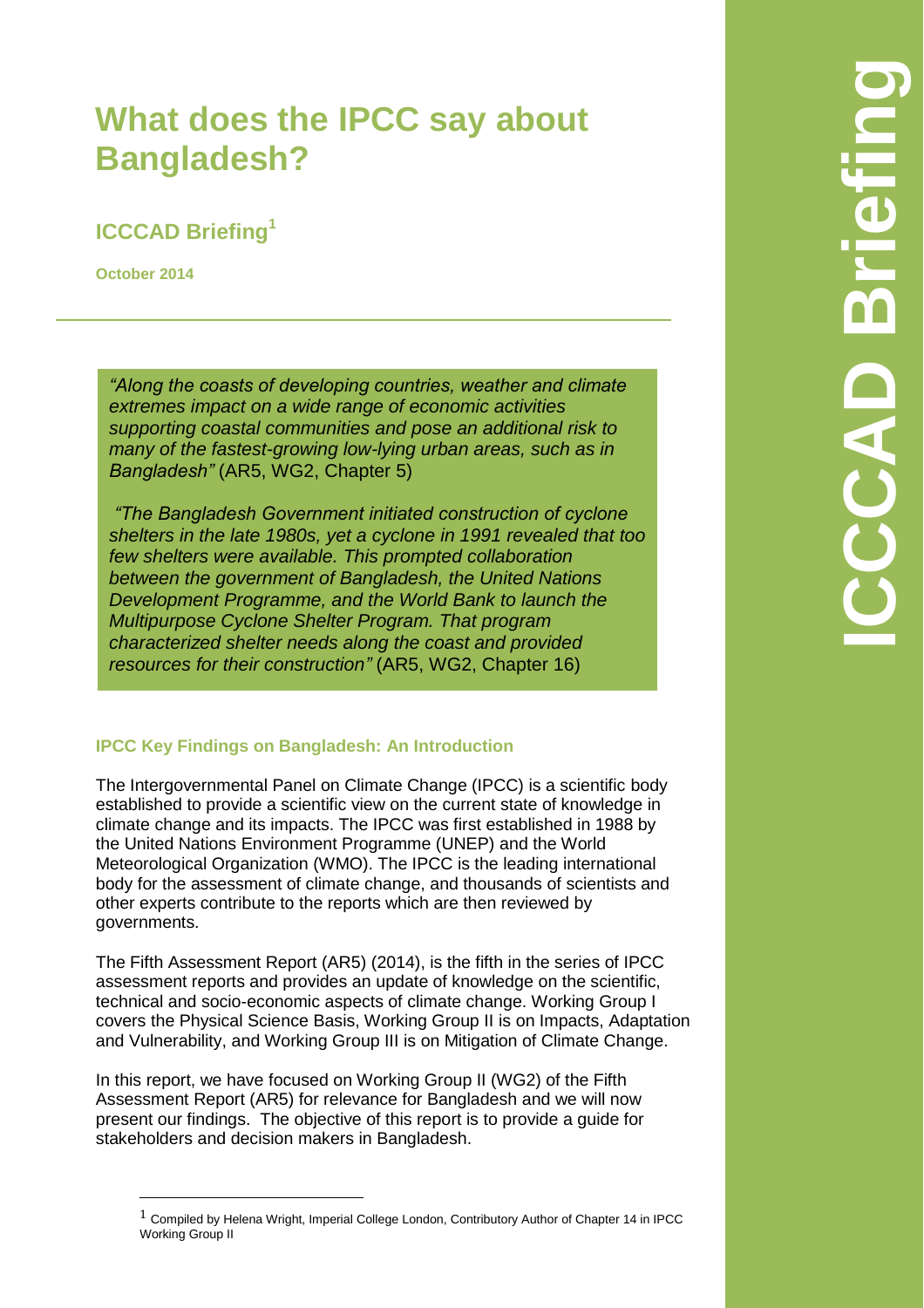### **Which chapters are relevant to Bangladesh?**

Particularly relevant chapters for Bangladesh are the chapters on [Coastal](http://ipcc-wg2.gov/AR5/images/uploads/WGIIAR5-Chap5_FGDall.pdf)  [Systems and Low-lying areas,](http://ipcc-wg2.gov/AR5/images/uploads/WGIIAR5-Chap5_FGDall.pdf) [Food Security,](http://ipcc-wg2.gov/AR5/images/uploads/WGIIAR5-Chap7_FGDall.pdf) [Urban Areas,](http://ipcc-wg2.gov/AR5/images/uploads/WGIIAR5-Chap8_FGDall.pdf) [Rural Areas](http://ipcc-wg2.gov/AR5/images/uploads/WGIIAR5-Chap9_FGDall.pdf) and [Health.](http://ipcc-wg2.gov/AR5/images/uploads/WGIIAR5-Chap11_FGDall.pdf) The full list of chapters is available at:<http://ipcc-wg2.gov/AR5/>

# **Vulnerability to sea level rise and cyclones**

- Bangladesh is identified as being at specific risk from climate change due to its exposure to sea-level rise and extreme events and concentrated multidimensional poverty<sup>i</sup>.
- Bangladesh's population at risk of sea level rise is predicted to grow to 27 million by 2050 $^{\text{ii}}$ .
- Vulnerability to cyclones is also expected to increase, but multiple opportunities can converge to facilitate adaptation<sup>ii</sup>.
- **Bangladesh lost an estimated 5.9% of GDP to storms from 1998-2009**<sup>iv</sup>.
- Bangladesh and India account for 86% of mortality from tropical cyclones, mainly due to having the rarest and most severe storm categories<sup>v</sup>.
- World Bank estimates the adaptation deficit with respect to cyclones is  $USD$  25 Billion<sup>vi</sup>.

# **Food Insecurity**

- In the Indo-Gangetic Plains of South Asia, there could be a decrease of about 50% in the most favorable and high yielding wheat area due to heat stress if CO2 levels are doubled<sup>vii</sup>.
- In terms of risks of increasing heat stress, current temperatures are already approaching critical levels during the susceptible stages of the rice plant in Bangladesh in March-June<sup>viii</sup>.
- Seawater inundation has also become a major problem for traditional agriculture<sup>ix</sup>.
- In a low crop productivity scenario, Bangladesh would experience a net increase in poverty of  $15\%$  by 2030<sup>x</sup>.

#### **Human Health**

- Where cholera is endemic, outbreaks are correlated with warming<sup>xi</sup>.
- Based on an 18-year climate record there have been outbreaks at ENSO events (El Niño Southern Oscillation events) and the intensity of these events is likely to increase under climate change<sup>xii</sup>.
- A study in Dhaka reported increased rates of hospital due to dengue with both high and low river levels<sup>xiii</sup>.
- Increasing temperature, rainfall and humidity can all increase the time to infection for diseases like diarrhea<sup>xiv</sup>.
- Salinity intrusion can cause various impacts. Increase in hypertension has been identified in pregnant women at the coasts compared to those inland<sup>xv</sup>.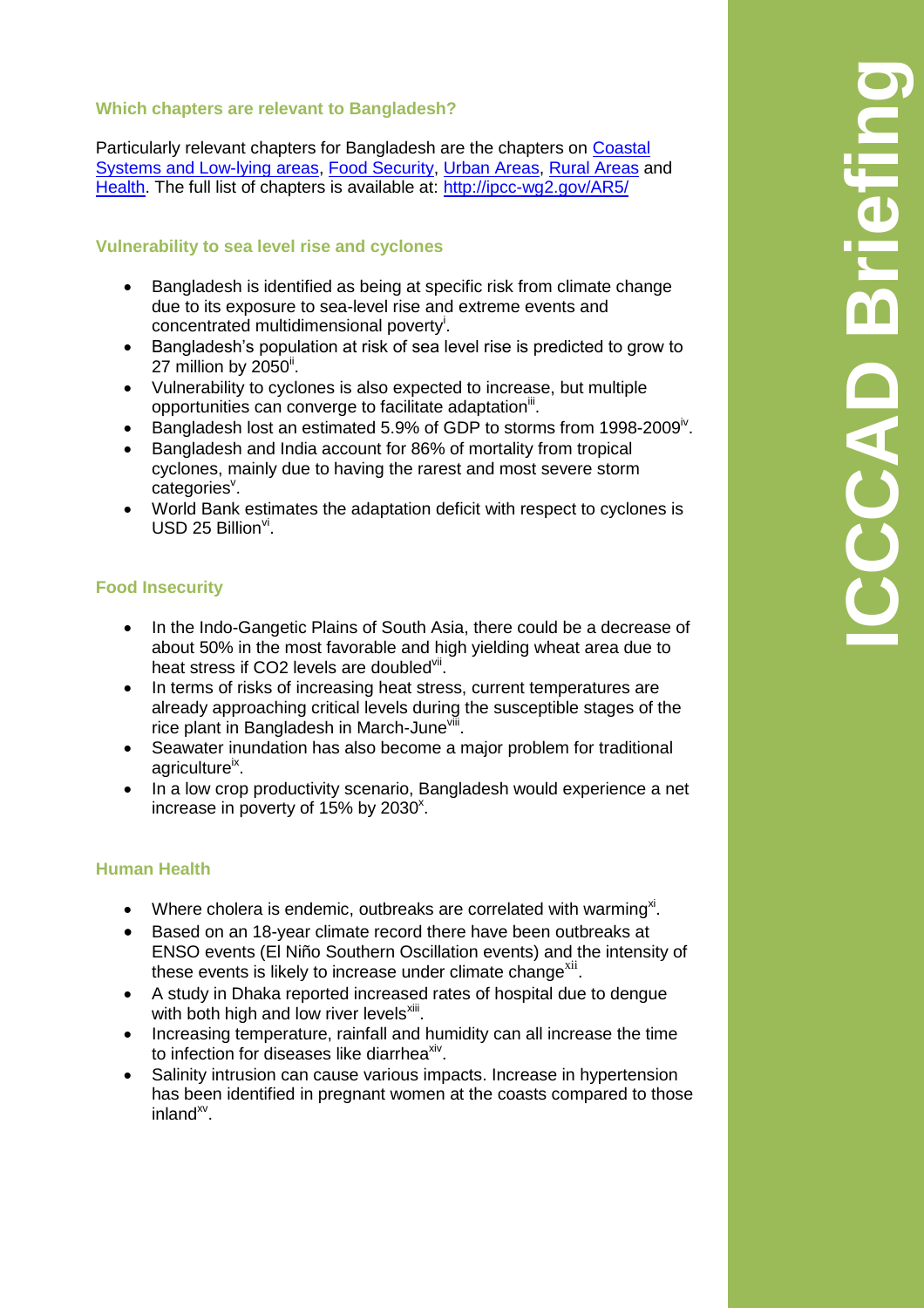#### **Gender**

- Women do not learn to swim and so are vulnerable when exposed to flooding. Restricted mobility keeps women waiting in risk-prone houses during floods<sup>xvi</sup>.
- In cases of male outmigration in Bangladesh due to unsustainable rural livelihoods, women face unsafe working conditions, exploitation, and loss of respect<sup>xvii</sup>.
- Increased gender-based violence within households is an indirect social consequence of climate-related disasters, as well as slow-onset climate events, due to greater stress and tension, loss and grief<sup>xviii</sup>.

#### **Adaptation and Resilience**

- A study in Korail, one of Dhaka's largest informal settlements, showed a range of household responses to flood risk, including placing barriers across door fronts, increasing height of furniture, building floors or shelves above the flood line, using portable cookers<sup>xix</sup> as well as provision for ventilation, creepers on roofs and false ceilings to keep down temperatures.
- However, even where there are early warnings, lack of trust in the security of property and the right to return, along with fears for personal safety in shelters, are deterrents against evacuation<sup>xx</sup>.



**Household adaptation - a cross section of a shelter in an informal settlement in Dhaka (Korail) showing measures to cope with flooding and high temperaturesxxi**

#### **Community Based Adaptation**

- CBA is a bottom-up approach to adaptation involving all relevant stakeholders including communities<sup>xxii</sup>.
- CBA emphasizes the importance of understanding a community's unique perceptions of their adaptive capacities in order to identify useful solutionsxxiii.
- The table below lists many different examples of community-based adaptation, many of which are from Bangladesh.